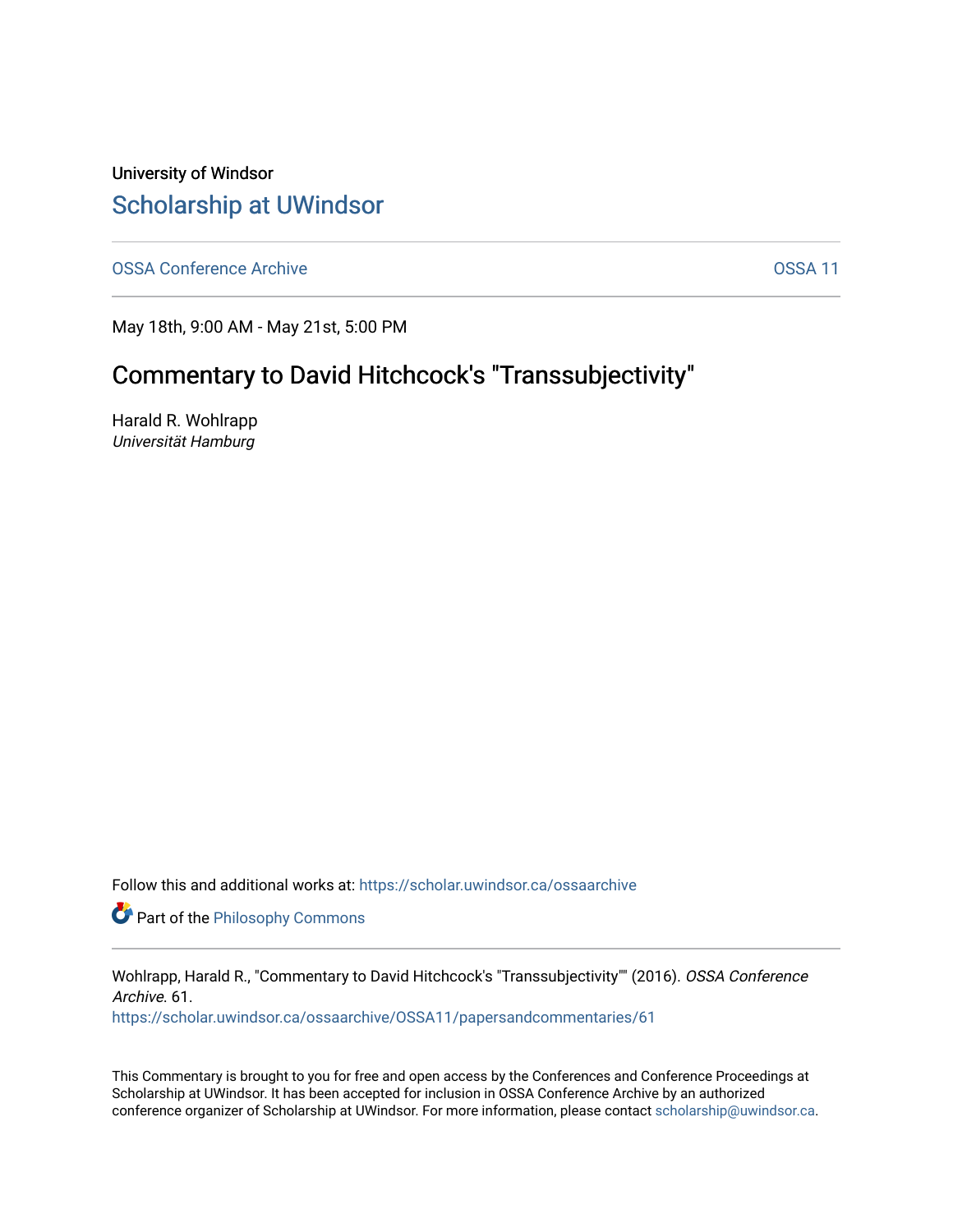## Comment on David Hitchcock, "Transsubjectivity"

### HARALD WOHLRAPP

*Philosophisches Seminar Universität Hamburg Von-Melle-Park 6, D-20146 Hamburg Germany [wohlrapp@uni-hamburg.de](mailto:wohlrapp@uni-hamburg.de)*

#### **Introduction**

First I want to thank David Hitchcock for this admirable presentation of the peak of my philosophy of argument and also for allowing me to function as a commentator. I am not sure, despite his accurate work, that the idea is understandable without a profound study of my book. Therefore I will try to expound three aspects of the theory a bit more. These are: (1) The general theoretical design, (2) The role of subjectivity in argument and (3) The nature of the Principle of Transsubjectivity. After this I will say something about the comparison with religion.

#### **1. The general theoretical design**

"The Concept of Argument" is not meant as a full-blown theory of argument – but rather as a philosophically grounded sketch, offering mainly key concepts, distinctions and basic ideas.

The first and most basic idea is the localization of argument in human life. There is a consensus that arguing is an integral part of men's cognitive activity. What is its specific concern? This seems not evident so that different views are on stage. My answer is: It is our need for orientation, for its maintenance and development.

Let me explain this. Human beings are, as long as they live, in activity. Even if they are "doing nothing", or when they are contemplating, they pursue their life. And as their life is – to a certain extent – self-determined, they are in need of orientation. The question is always: How to go on? Basic orientation is granted in social upbringing (viz. by evolution). It is an amalgam of knowledge and practically confirmed beliefs, tied together by emotions (feelings of rights and wrongs). On basic orientations we can stay in normal situations for a while. But every now and then we are confronted with its limits. This is when knowledge and habitual cognitive activity don't suffice any longer. I have called this situation an "orientation gap", and I consider it the systematic vantage point for argument.

At this point all the orientation which was working until now is "old theory", I call it "epistemic theory". In order to bridge the orientation gap, new theory has to be generated. This I call "thetic theory". Its first step is the raising of a thesis. So this is the pragmatic function of what we do when we claim a thesis: We attempt to close an orientation gap. Obviously the mere claiming is not enough. A thesis has to be substantiated with a justification. Such a justification is a very specific thing. Its task is to connect the thesis with epistemic theory i.e. with theory that is already proven in its orientation function. (For this task all kinds of inference forms and argument schemes are used.)

Thesis and justification, however, are brought about by a specific person and can insofar be biased or mistaken. In order to critically control the steps of the justification a second speaker can be conceived so that we get a dialogical setting of proponent and opponent. Sometimes a

Bondy, P., & Benacquista, L. (Eds.). *Argumentation, Objectivity, and Bias: Proceedings of the 11th International Conference of the Ontario Society for the Study of Argumentation (OSSA), 18-21 May 2016*. Windsor, ON: OSSA, pp. 1-4.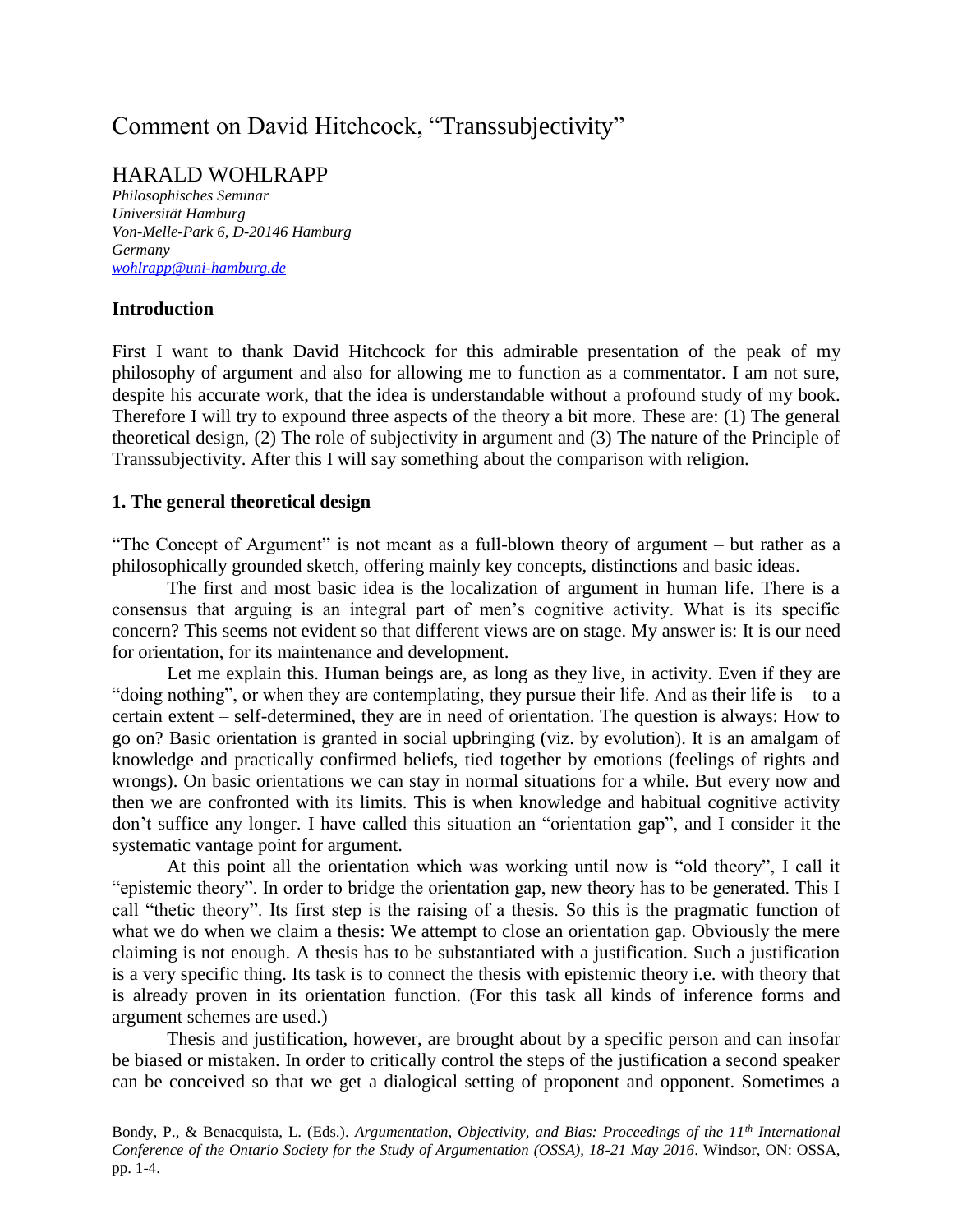#### HARALD WOHLRAPP

thesis can be justified in such a way that the opponent cannot lance any objection which would damage the justification. In such a case the thesis stays "free from open objections". In my view this is the target quality of a justified thesis. I have named it "validity". (The word may appear awkward, but as it was also used in the English translation of Habermas' work, I thought I might take it.) In order to furnish this validity with a tendency towards universality the concrete dialogue has to be taken as an instance of a "forum of arguments" – which opens up at every time when a new argument (a new step in the justification or a new objection) appears.

I hope that it is visible from this short overview of the theoretical design, that the main function which argument has to bring about, is trust: trust that the thesis – it shall restore lost orientation but it surpasses our knowledge and is no more than a product of our creative intellect – that this thesis, if taken as a "new orientation", can be trusted. Also it should be noted that "orientation" is meant in the above mentioned and all-encompassing way, i.e. not only for the next action, but also for deliberation and for any further dealing with the issue.

#### **2. The role of subjectivity in argument**

In Hitchcock's explanations subjectivity is mainly determined as being committed to one's own orientations. Maybe it fosters the understanding if the nature of these commitments is a bit more elucidated. The book contains a whole chapter of 33 pages about subjectivity. I found it important to develop some concepts and ideas about the subjective "conditions of possibilities" (in Kant's terms) of insight. Why: Whatever criteria for good or correct arguing we might establish, it will ultimately be a subject, an individual, who accepts or refuses an argument, viz. a conclusion. In general, we accept, what bestows us with an insight; and we refuse, what we don't understand or mistrust.

How this? In the course of our lives we acquire a great amount of orientations from learning as well as from personal experience or research. These do not represent a chaotic collection but they form a system, shaped by the person's habitual ways of perceiving, thinking, acting, preferring. This is, what I call, an "orientation system". Roughly spoken people accept arguments that fit with their orientation systems. Very often this is not a conscious decision, but a kind of immediate reaction, activating subconsciously the frame structures which are characteristic for their orientation systems. Persuasion (in the traditional sense) makes conscious use of those unconscious reactions.

What else has to be noted, that is, that this system is "reflexive". It contains, among opinions and theories about all the relevant issues in the world, a model of itself, a "selfunderstanding". It is this reflexive structure that provides the chance for argumentation to be more than an exchange or a clash of (more or less) immediate reactions to appearing sentences. The reflexive structure, namely, brings about the chance for change, i.e. for becoming freely convinced – and not only persuaded – by an argument.

#### **3. The nature of the Principle of Transsubjectivity**

It is most important to realize that this principle is meant not as a rule that can be arranged and even less as a kind of supernorm, which is imposed by the pundits of argumentation theory. In my view it is a tendency which is integral in the process of felicitous argumentative activity. Hitchcock has correctly mentioned that I have characterized it as a kind of framing argumentation. This could be counter-intuitive if framing is mainly understood as a subconscious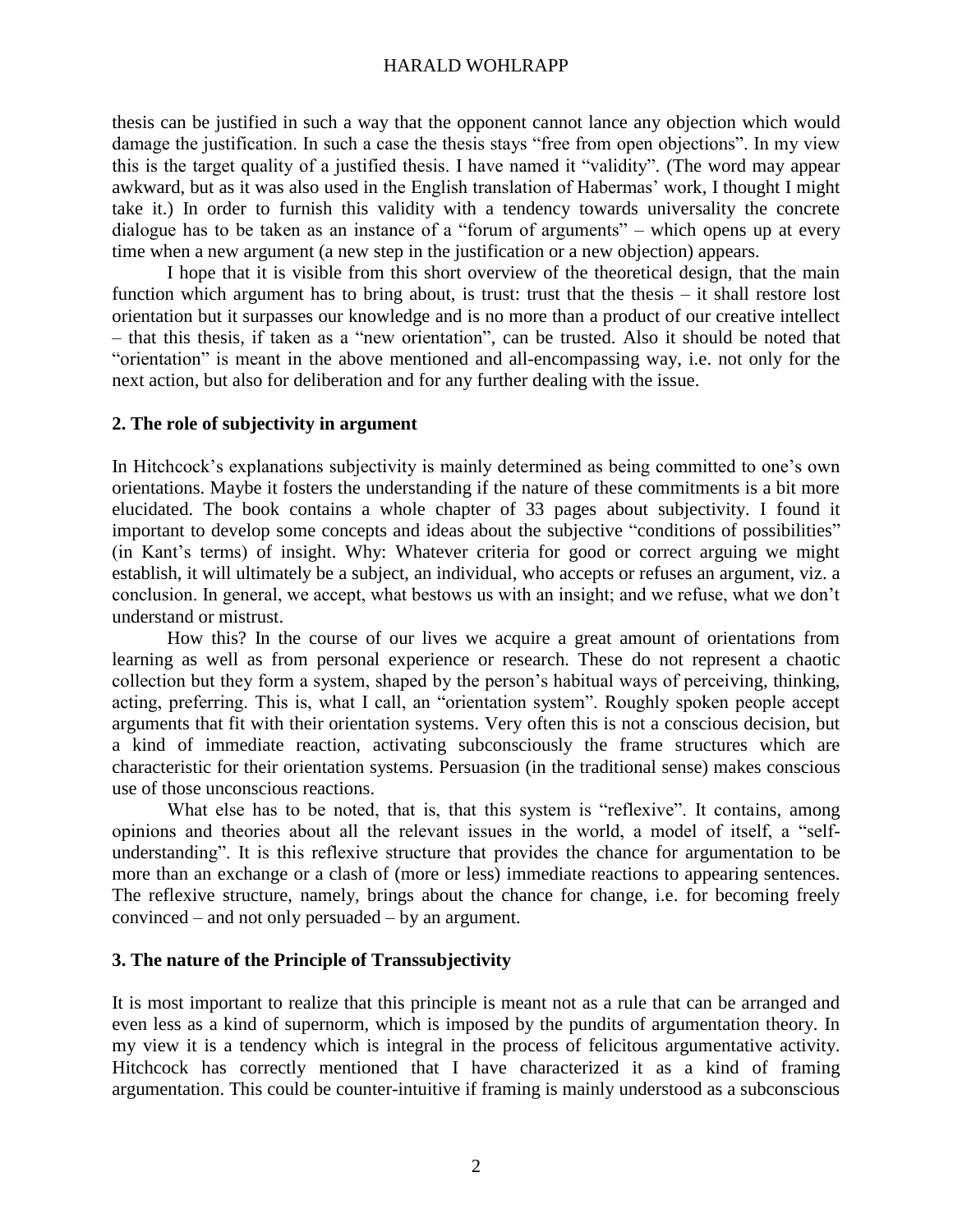#### HARALD WOHLRAPP

form of "seeing as". I think, however, that we should consider the possibility of its becoming manifest and thus the subject of a conscious decision.

The crucial issue is, that people in modern times, where "enlightened egoism" is taken as a cultural achievement, follow, as if it were natural, what could be called the "principle of subjectivity": As far as possible they act out their acquired orientations (including their wishes and preferences). Following one or the other of the two principles is  $-$  in my view  $-$  not so much a result of a different choice, so that e.g. the stockbroker would chose subjectivity and the student of philosophy would chose transsubjectivity. It is rather a different degree of selfawareness. The willingness to put up my orientations for consideration with regard to its compatibility with yours means being aware that I am not an island, but that we both participate in some basic cognitive and emotional unity that makes us human. Seen like this transsubjectivity is an attitude emerging in the reflection on what I want and what I can expect in argument practice. Not being proclaimed by an external authority it is rather my own clarified intention and interest to see my arguing governed by the Principle of Transsubjectivity (PT).

Usual argument has to bring about the trust that a justified conclusion is suitable for orientation in life. With regard to the PT, that trust reaches a new level. Not only can we rely on a certain good argument, but we can trust reason in argument as being the ultimate authority for the determination of our life and wellbeing. This is, what I call "deep trust" in reason. It replaces religion in the secular age.

#### **4. The Comparison with Religion**

Hitchcock has found a wonderful wording for my intentions concerning this point. He writes that "in reasoning together we manifest a trust in the power of reason that is akin to the trust of the religious believer … and we aim for a transcendence of our subjectivity that is a horizontal analogue of the vertical transcendence of religion". Despite this fine grasp he doubts the warranty of my comparison of trust in reason with religious belief. Two main differences are depicted: In religion there is a promise of personal salvation and there are rituals anchoring faith in the solemn shaping of prominent events like birth, marriage and death.

I readily admit that the comparison is daring. And I will not discharge myself with the easy excuse that I have indeed spoken not of a religious, but only of a quasi-religious belief. Instead I will grant, that it is my specific pragmatic concept of religion which encourages me to this comparison. Hitchcock has correctly summarized that in my view the substance of religion is the trust that mankind is in good hands viz. that the world is ultimately good and right. This is again "Deep Trust". Then we can define a traditional religion as a concrete form of cultivating deep trust. With this view there appears the following argument for the (certainly contestable) comparison:

The practice of argument is the peak of human reason. Since the age of enlightenment human reason has taken over the throne of the superhuman power that granted the fate of man and world and was the subject of our deep trust. Meanwhile reason has become the highest authority.

Human beings are now, due to manifold technological means, able to keep or destroy the human world. How these technologies are applied and how the life of future generations is affected by their present applications is decided by our present political, economic, juridical, scientific and cultural elites. Their decisions are taken on the basis of arguments and these arguments usually outrun all available knowledge.